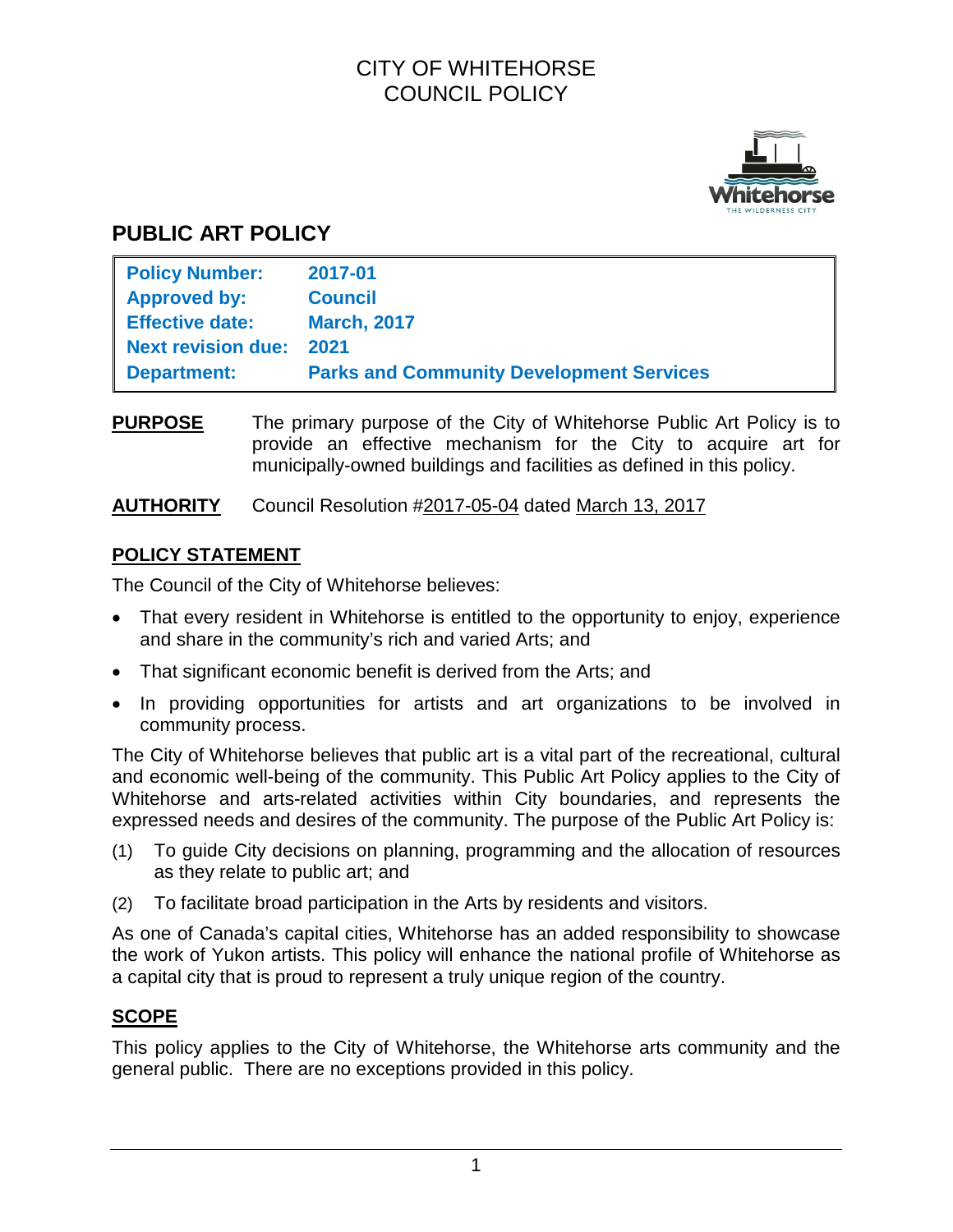# **DEFINITIONS**

PUBLIC ART means physical works of art and cultural property<sup>[1](#page-1-0)</sup> located within public spaces. It may include the following categories:

| "Performing"        | Actor, Comedian, Dancer, Musician, Singer, etc.                                                             |  |
|---------------------|-------------------------------------------------------------------------------------------------------------|--|
| "Visual"            | Artisan, Carver, Painter, Potter, Quilter, Sculptor, Weaver,<br>etc.                                        |  |
| "Literary"          | Biographer, Historian, Playwright, Poet, Storyteller, Story<br>Writer, Translator                           |  |
| "Cultural Industry" | Photographer, Recording Artist, Videographer, Filmmaker,<br>Graphic Designer, Book and Periodical Publisher |  |
| "Multicultural"     | Events, (Commissioner's Potlatch, Storytelling, Gathering of<br>the Clans)                                  |  |
| "Environmental"     | Parks and Public Areas, Landscaping                                                                         |  |
| "Recreational"      | Festivals (Rendezvous, Canada Day), pre-school classes,<br>summer day-camp activities, hobbies              |  |
| "Architectural"     | Buildings and Grounds (design and concept)                                                                  |  |

CITY means the municipality of the City of Whitehorse.

COUNCIL means the duly elected Council of the City of Whitehorse.

DIRECT BENEFITS means benefits to the end user of a program or service. Usually referred to benefits derived from individuals engaged in fee for service programs and services.

PUBLIC BUILDINGS AND FACILITIES means municipally owned buildings and facilities that are frequented by the general public.

# **PRINCIPLES AND VALUES**

Principles and Values are the fundamental and enduring beliefs or ideals shared by our community that direct the way the City shall make decisions and undertake activities related to any given policy.

The values set out in the Public Art Policy are the ideals, or checks and balances, identified in the policy development process. Values serve as points of reference to guide the City in its implementation of the Public Art Policy.

<span id="page-1-0"></span> $1$  UNESCO Recommendation for the Protection of Moveable Cultural Property, 1978, Article I (1): (vi) For further information refer to the article Comparison of Definitions of Cultural Property In Different International Instruments.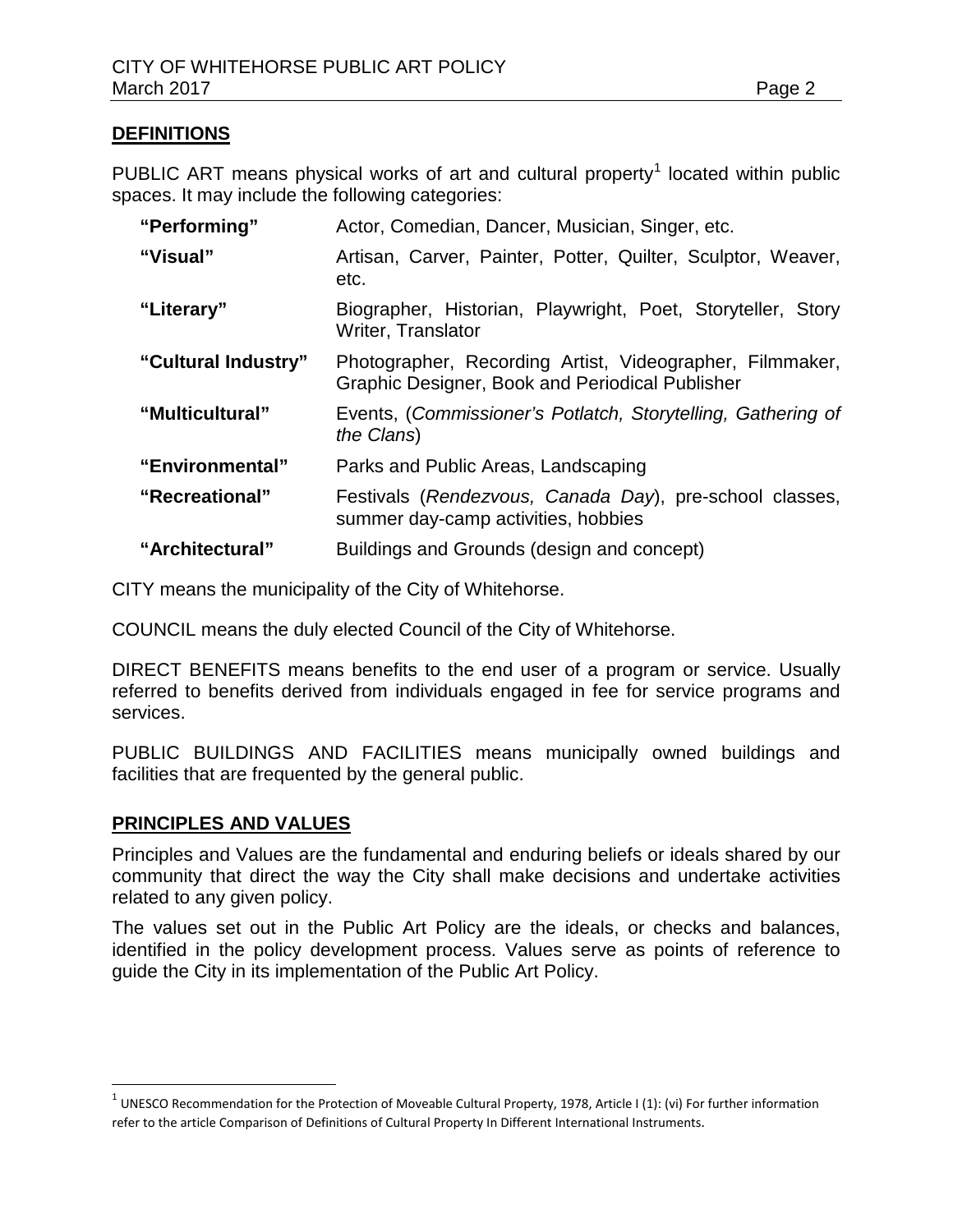# *Public Art Policy Principles and Values*

| Community benefit                             | A civic Public Art Policy is a community-building tool. It is a<br>vehicle for expression of community spirit and pride.                                                   |  |  |
|-----------------------------------------------|----------------------------------------------------------------------------------------------------------------------------------------------------------------------------|--|--|
| <b>Community Legacy</b>                       | Art fosters the creation of a sense of place: our past,<br>present and future                                                                                              |  |  |
| Arts as a Commodity                           | Arts and Arts Education is a product. It provides residents<br>and visitors with things to do, things to see and things to<br>learn.                                       |  |  |
| Inclusive and<br><b>Consultation Based</b>    | Implementation of the Public Art Policy is dependent on<br>participation from artists, patrons and audiences. To be<br>effective we must ask, listen, consult and involve. |  |  |
| Focus on Local and<br><b>First Nation Art</b> | Promote our local art, showcase our local art, purchase<br>local art and make art accessible for all.                                                                      |  |  |
| <b>Economic Benefit</b>                       | Vibrant and active arts spark economic development and<br>foster tourism.                                                                                                  |  |  |

# **RESPONSIBILITIES**

Implementation of this Public Art Policy will involve many different organizations and will require partnerships with organizations and artists external to the City. The Civic roles will include requirements for City Council, the Parks and Community Development Services, Economic Development Department, Engineering, Planning and Infrastructure and Operations Departments and the Council Services Departments:

# **City Council:**

The role of Whitehorse City Council is to adopt a Public Art Policy, prioritize funding to support the policy through the annual budget process, specify the allocation on projects at the recommendation of the ad hoc advisory team, initiate policy review, facilitate partnerships and incorporate elements of the Public Art Policy in its Official Community Plan, City of Whitehorse Strategic Plan, Parks and Recreation Master Plan, Economic Development Strategies and departmental directives.

# **Parks and Community Development Department**

The role of the City's Parks and Community Development Department is to administer the Public Art Policy and incorporate public art into daily business objectives, annual action planning, long term strategic planning, preparation of budget proposals, and implementation of the annual program. The department serves as the primary contact for an ad hoc public art advisory team.

# **Economic Development Department**

The role of the City's Economic Development Department is to incorporate the Public Art Policy into daily business objectives and long term strategic planning.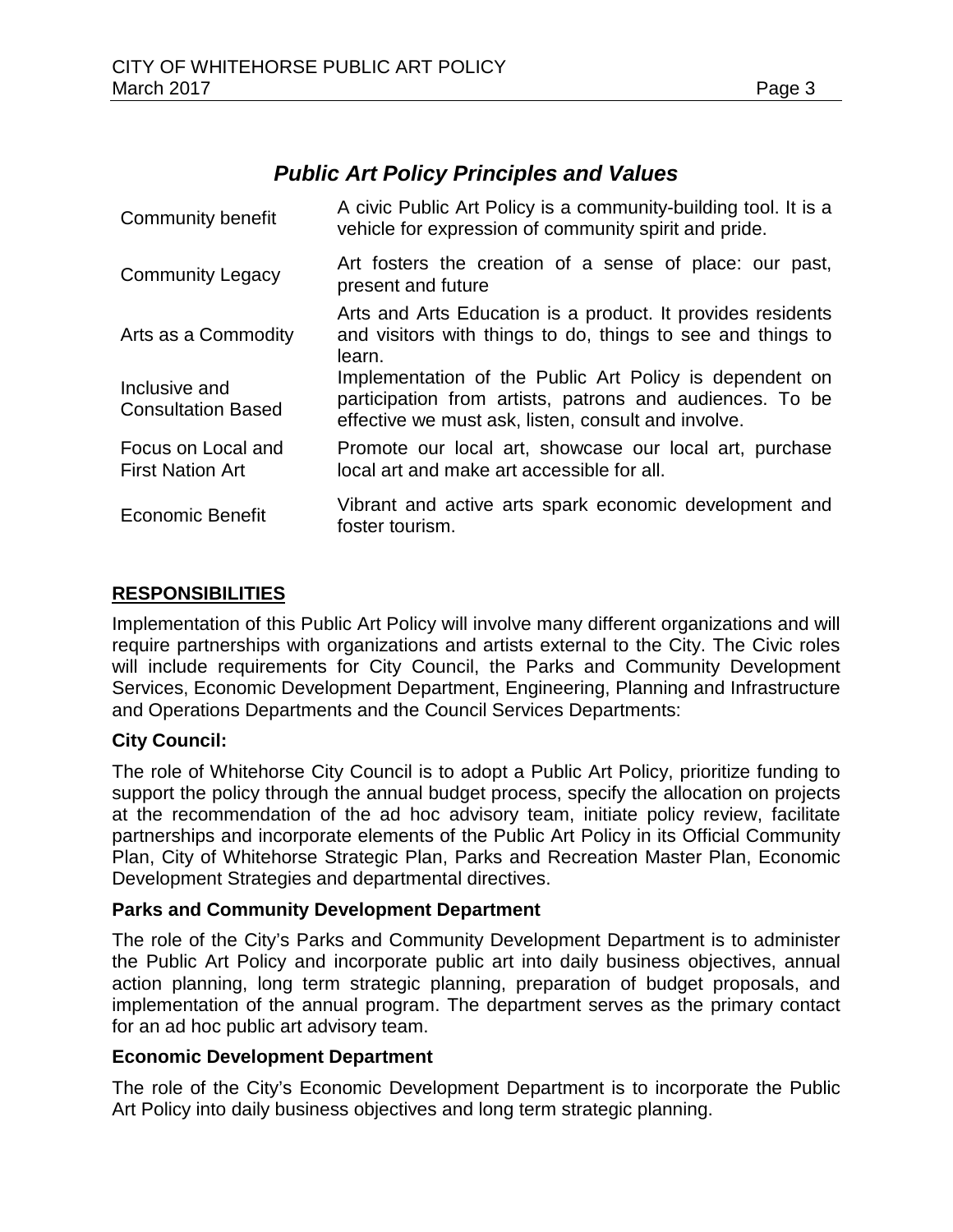# **Engineering Services, Infrastructure and Operations and Planning Departments**

The role of the City's Engineering, Infrastructure and Operations and Planning Departments is to incorporate the Public Art Policy into daily business objectives and long term strategic planning, including issues of zoning, planning, capital projects budgeting, and city revitalization.

### **Legislative Services Department**

The role of the City's Legislative Services Department is to incorporate the Public Art Policy into daily business objectives, particularly when promoting City Council and when purchasing gifts. Local art should be selected where practical.

# **GENERAL POLICIES**

The City of Whitehorse Public Art Policy has ten distinct policy directions. These policy statements are representative of the public will as gathered in the policy development phase. Each policy item is accompanied with desired outcome statements that may result from implementation.

### **1. The City recognizes the substantial economic contribution of the Arts to the financial health of the community, and incorporates that value into its long range economic planning**.

#### Desired Outcomes

- (1) Arts attractions enhancing the City's image will encourage visitors to extend their stay.
- (2) Arts education as a product will be marketed.
- (3) The Arts may be incorporated as enhancements that add value to convention and special event marketing.

# **2. The City recognizes the development of public art education as a cultural tourism product**.

#### Desired Outcomes

- (1) Visitors will come to Whitehorse to participate in cultural tourism.
- (2) Partnerships with business, arts groups and other governments will be fostered to develop the cultural tourism sector.
- (3) City publications will promote public art.

# **3. The City 'leads by example' and incorporates consideration of public art into all aspects of defining the image of the community**.

#### Desired Outcomes

(1) An effective mechanism for determining the appropriateness and method of placement of public art within municipally-owned buildings and facilities shall be considered consultatively as described under section 7(2) of this policy.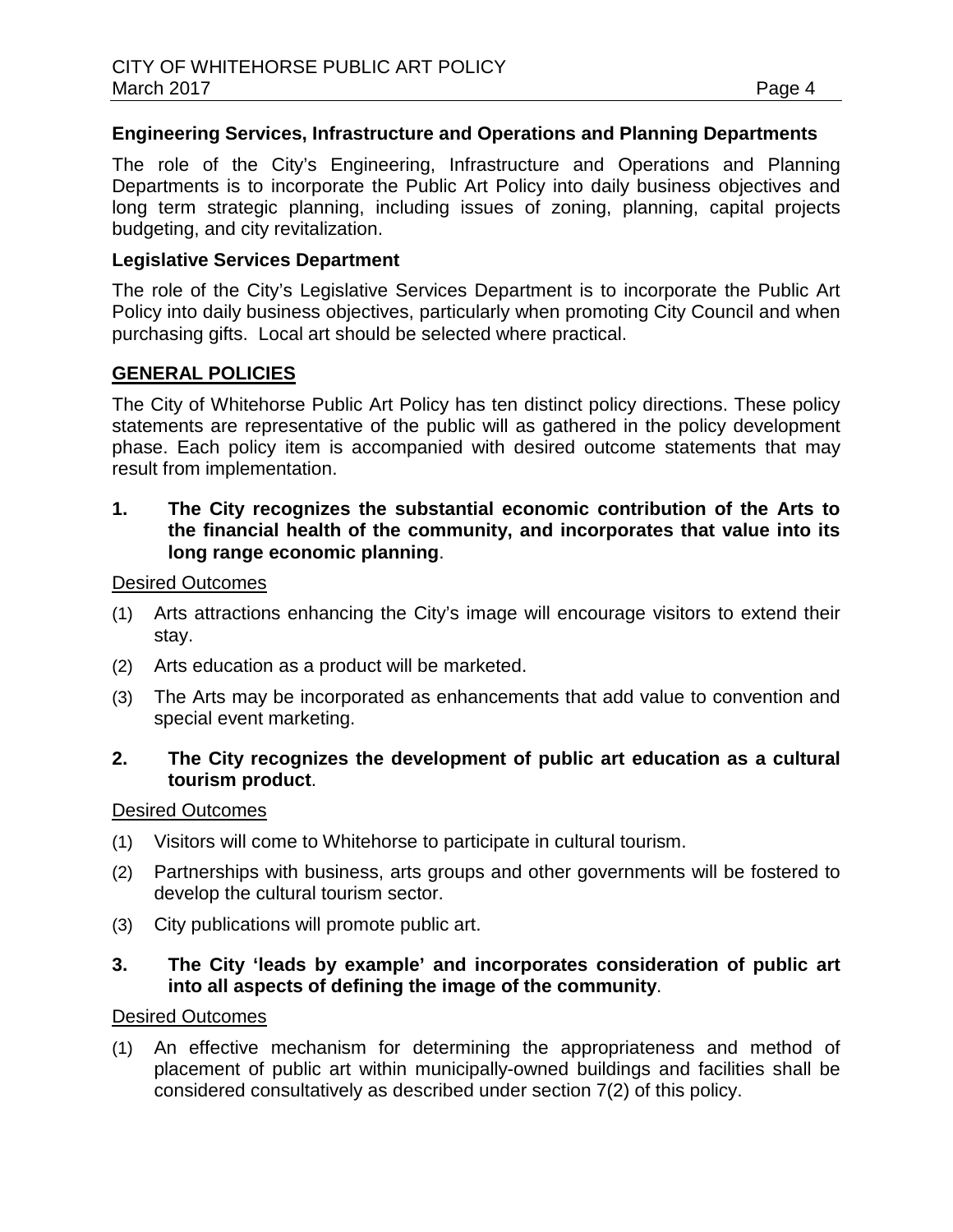(2) The City will have public art incorporated in municipal planning and development.

# **4. The City showcases public art in marketing and economic and investor initiatives**.

#### Desired Outcomes

- (1) Public Art will be featured more as a "value-added" attraction.
- (2) Public Art will gain exposure through regular City marketing efforts in new areas.
- (3) The quality and value of local and First Nations art will receive heightened recognition
- **5. The City seeks and promotes partnerships with the arts community and for public art.**

#### Desired Outcomes

- (1) Arts professionals will be invited to participate in municipal planning, advisory committees and consultative processes.
- (2) The City will be assisting the Arts by using its leverage and partnering in new fundraising opportunities.
- (3) Increased opportunities for growth in the Arts as a source of economic development and recreation will occur.
- **6. The City provides consideration of the Arts in the development of above ground public oriented improvements and planning processes**.

#### Desired Outcomes

- (1) Art will be considered in the design and development of City public buildings and facilities.
- **7. The City seeks to designate for Art a minimum of one percent (1%) of a new building's capital construction budget for City-owned public buildings and facilities deemed appropriate for public art installation.**

The percentage for Public Art allocation will be calculated on portions of the eligible capital costs (excluding site servicing, landscaping, furniture, fixture and equipment costs, and consulting costs).

#### Desired Outcomes

- (1) Acquisition of Public Art will be mandated for installation in all City-owned public buildings and facilities as defined in this policy.
- (2) In keeping with the principles set out in this policy, an *ad hoc* public art working group shall be established to consult with staff, review materials and make recommendations regarding potential acquisitions and the disposition of public art. The working group shall also advise on the development of public art projects and any matters related to the development and promotion of public art. The reporting structure shall be as per the standard City procedure.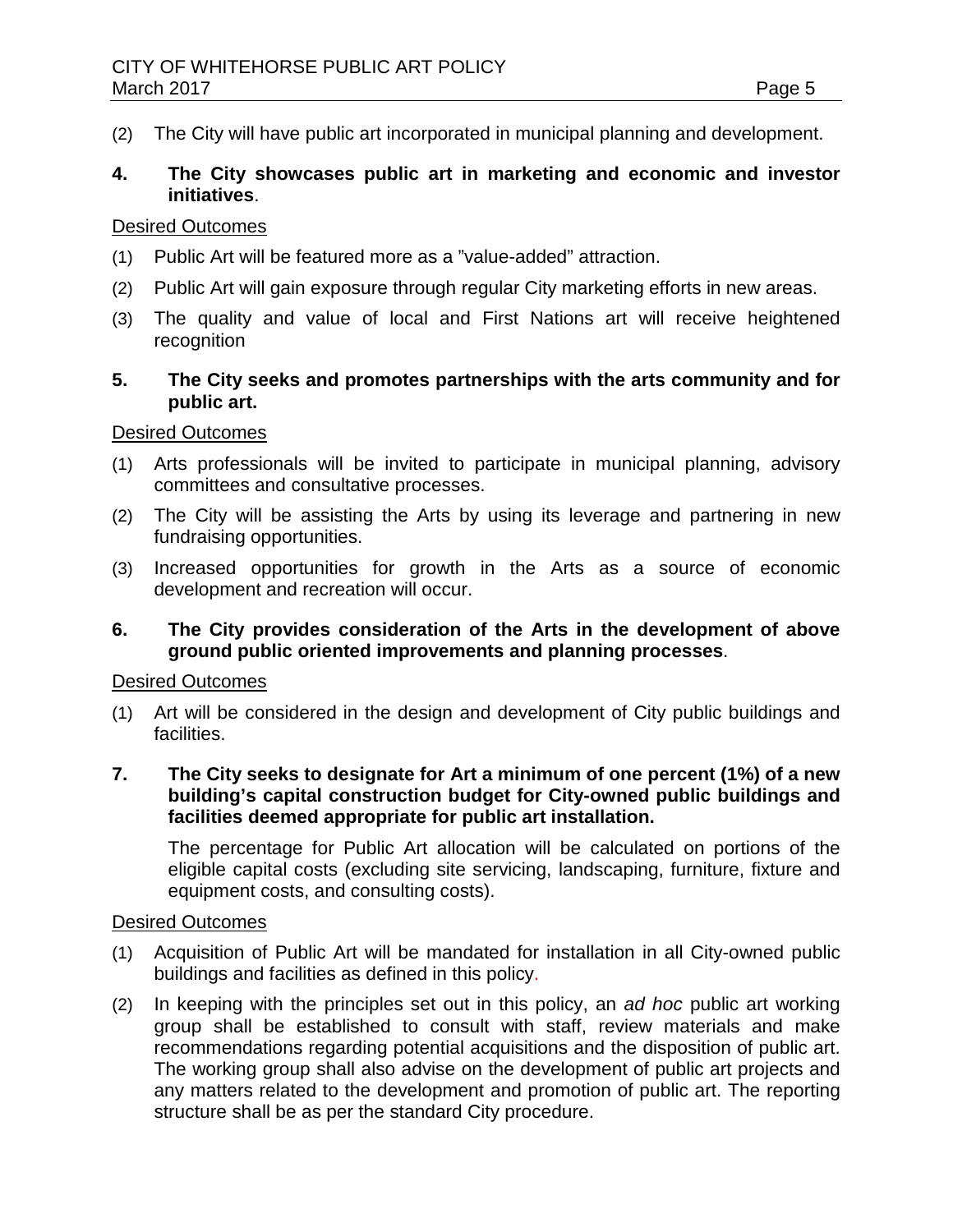(3) The primary aim of the review as set out under section 7(2) of this policy shall be to make determination on the accessibility of City-owned buildings or facilities to the general public and consequently the appropriateness of locating public art within the space using all or a portion of the 1% identified in the capital project for that purpose. In addition, recommendations shall be made for the re-allocation of any remaining balances to projects on other publically accessible spaces within the boundaries of the City of Whitehorse.

# **8. Public Art shall be accessible to all and funded by the Percentage for Art.**

# Desired Outcomes

- (1) A Public Art Policy and Art Trust Fund will ensure that art will be purchased and displayed by the City.
- (2) Art purchased by the City under the Public Art Policy shall be accessible to all.

# **9. The City seeks to designate sustained funding for the arts.**

# Desired Outcomes

- (1) Funding for the arts will be available for initiatives of demonstrable benefit to the community through the grant process.
- (2) Multi-year funding will ensure greater financial certainty and long term planning by Arts organizations.
- **10. The City enlists artists and other members of the community to act in an advisory role for the implementation and review process of this Policy**.

# Desired Outcomes

- (1) An ad hoc Working Group will be created, resulting in effective two-way dialogue between the City and the Arts community.
- (2) The views of the Arts community will be solicited and presented to Council on an ongoing basis.

# *Ad Hoc* **Working Group**

An *ad hoc* Working Group shall be established to work collaboratively with administration and the Whitehorse Arts community to advocate for public art, advising on public art projects, policies, procedures, guidelines and plans as they relate to the City of Whitehorse Public Art Policy and in support of administrative staff and programs.

The responsibilities of the ad hoc Working Group are outlined in the Terms of Reference.

The *ad hoc* Working Group shall operate at arm's length and report its activities and make recommendations as per standard administrative procedure.

The *ad hoc* Working Group shall be appointed at the recommendation of administration and shall conduct their duties in accordance with Council policies, the terms of reference and the management framework of The City of Whitehorse.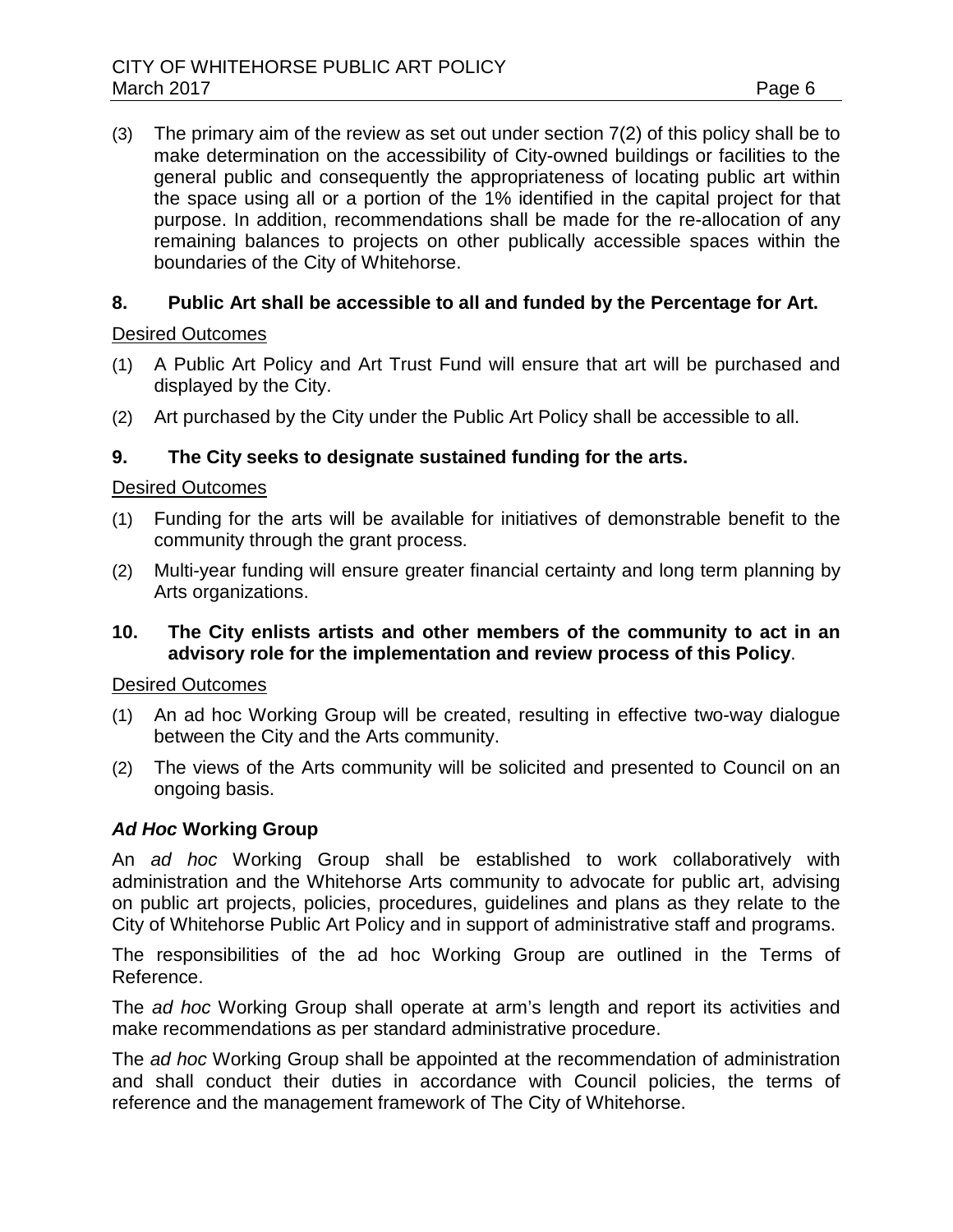# **REPEALING OF EXISTING POLICIES**

The Arts Policy adopted by Council Resolution #2000-01-12, including all amendment thereto, is hereby repealed.

# **APPENDIX A**

The Public Art Ad Hoc Working Group Terms of Reference

 $\triangleleft$  March 2017

### **Supporting References**

Please note that some of the documents listed below may not be publicly available

Related Council Policies, bylaws, Joint Agreement and other applicable Acts and Regulations and appendices

Contact Department of Parks and Community Development Services for additional applicable Procedures, Bylaws, Acts and/or supporting references

#### **History of Amendments**

| Date of Council Decision | Reference (Resolution #) | <b>Description</b>    |
|--------------------------|--------------------------|-----------------------|
| January 10, 2000         | #2000-01-12              | Initial Approval Date |
| March 13, 2017           | 2017-05-04               | New Policy Approved   |